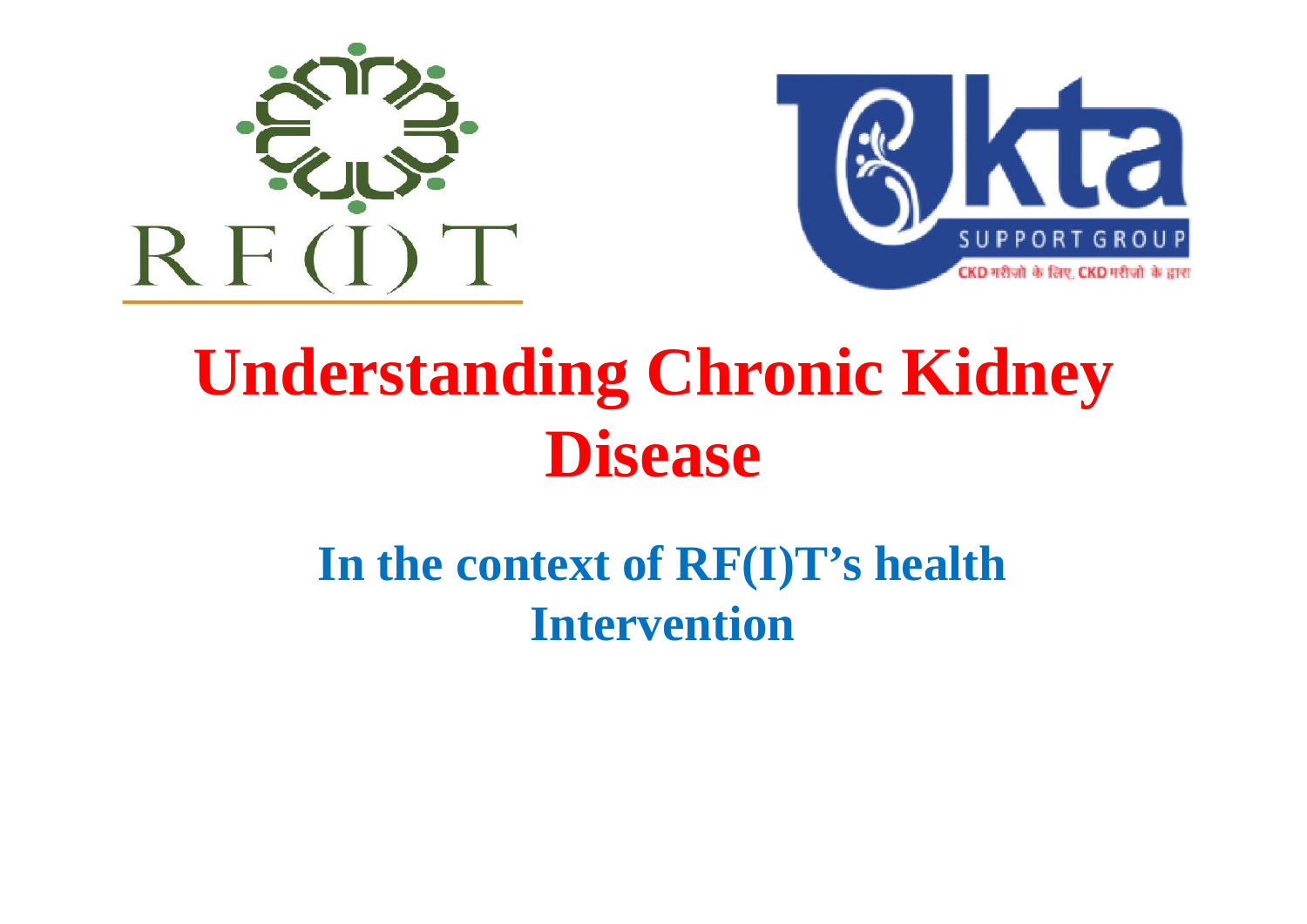

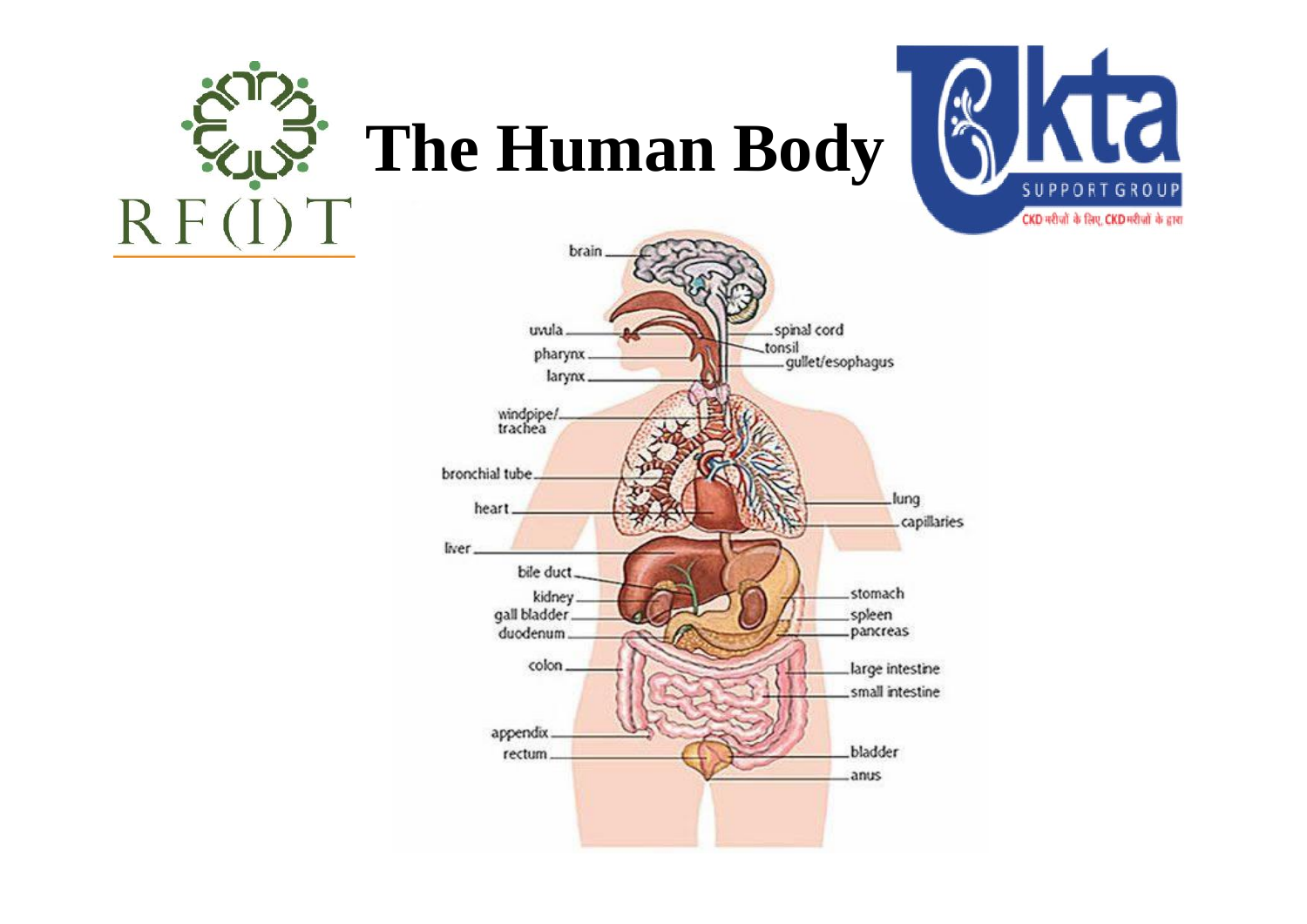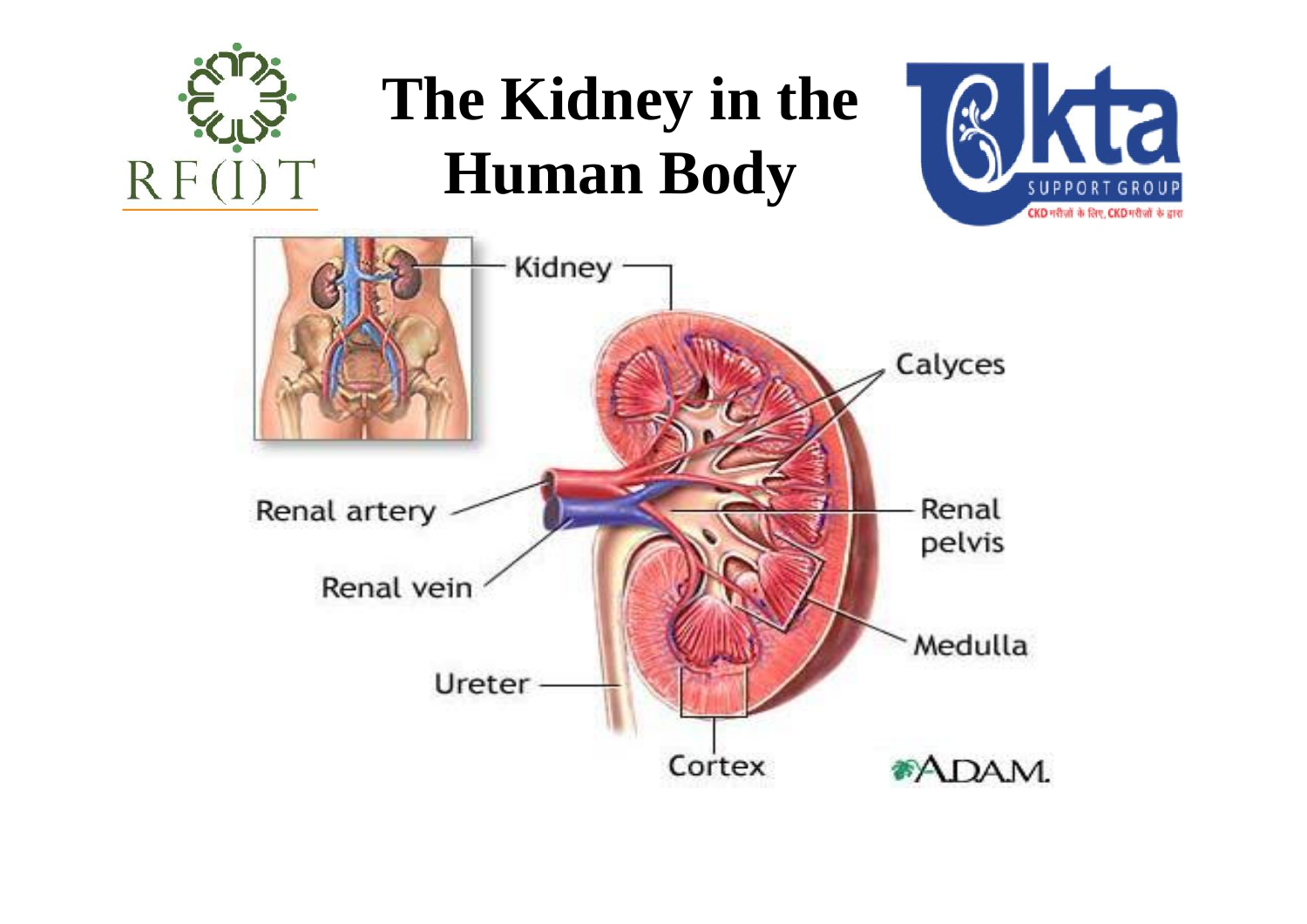# **Understanding what the QIKT kidney does for our Body**

- We have 2 Kidneys in our Body
- The are fist sized, just like a computer mouse.
- They constitute about  $\frac{1}{2}$  % of our body weight
- They perform the function of a strainer in our Body
- Inside each kidney there are about 10 to 20 lakh nephrons , which perform the filter function for our body. If we keep these nephrons horizontally, they will be about 16 Kms long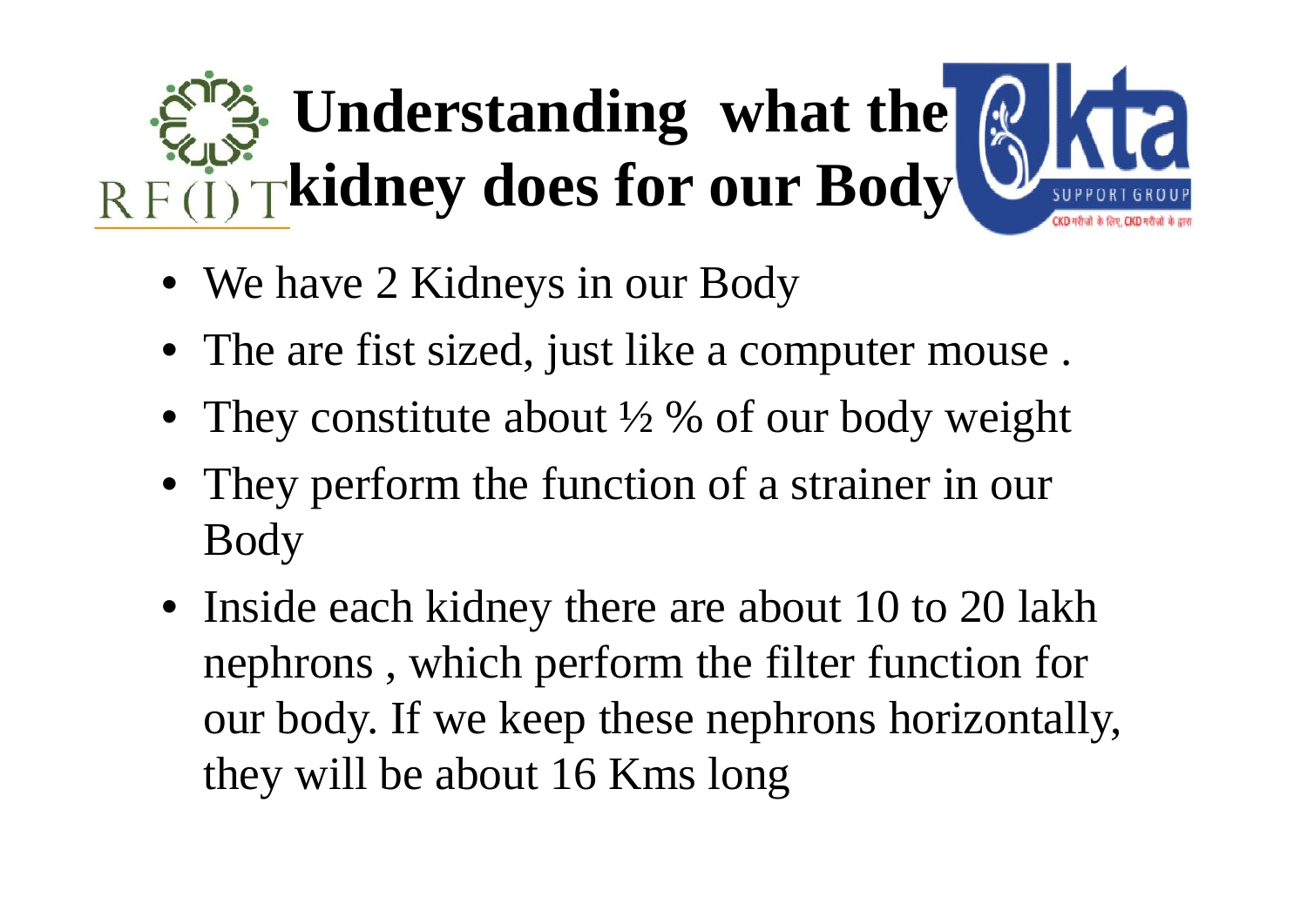## **Understanding what the RKK kidney does for our Body**



- Adults have about 7-8 liters of blood in their bodies. The kidneys filter them around 400 times a day
- Kidneys clean the blood and send clean blood to different parts of our body and send out the waste through urine
- Kidneys make a hormone that regulates Bp by constricting arteries so that due to the increased pressure, blood is sent to different parts of the body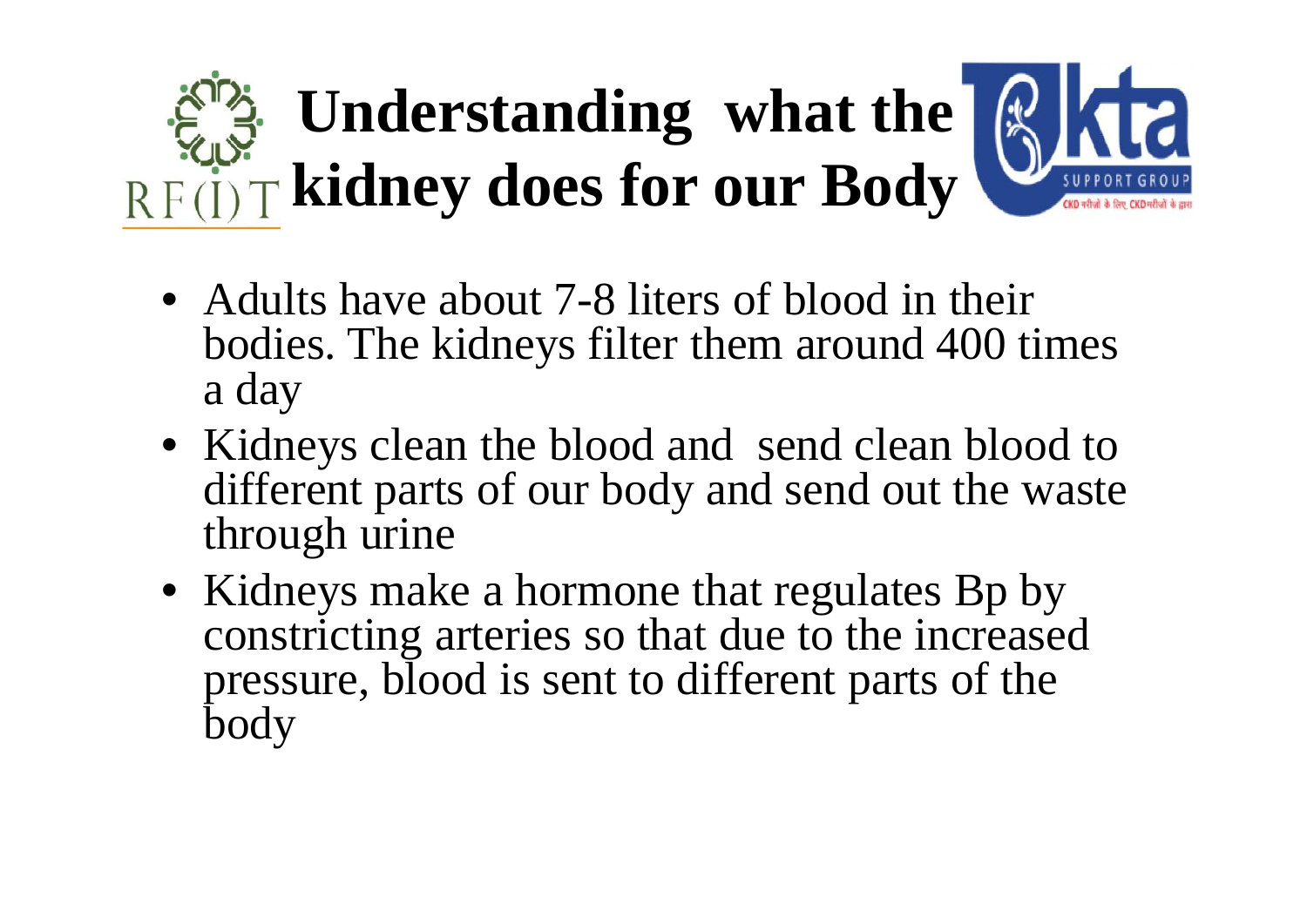# **Understanding what the Q C F kidney does for our Body**

- Kidneys make a hormone that makes RBC( that is why CKD patients need erythropoietin injections)
- Kidneys produce active Vitamin D, if the skin and the liver fail to do so.
- If one kidney fails or is taken away, and the other works upto 75%, it can sustain life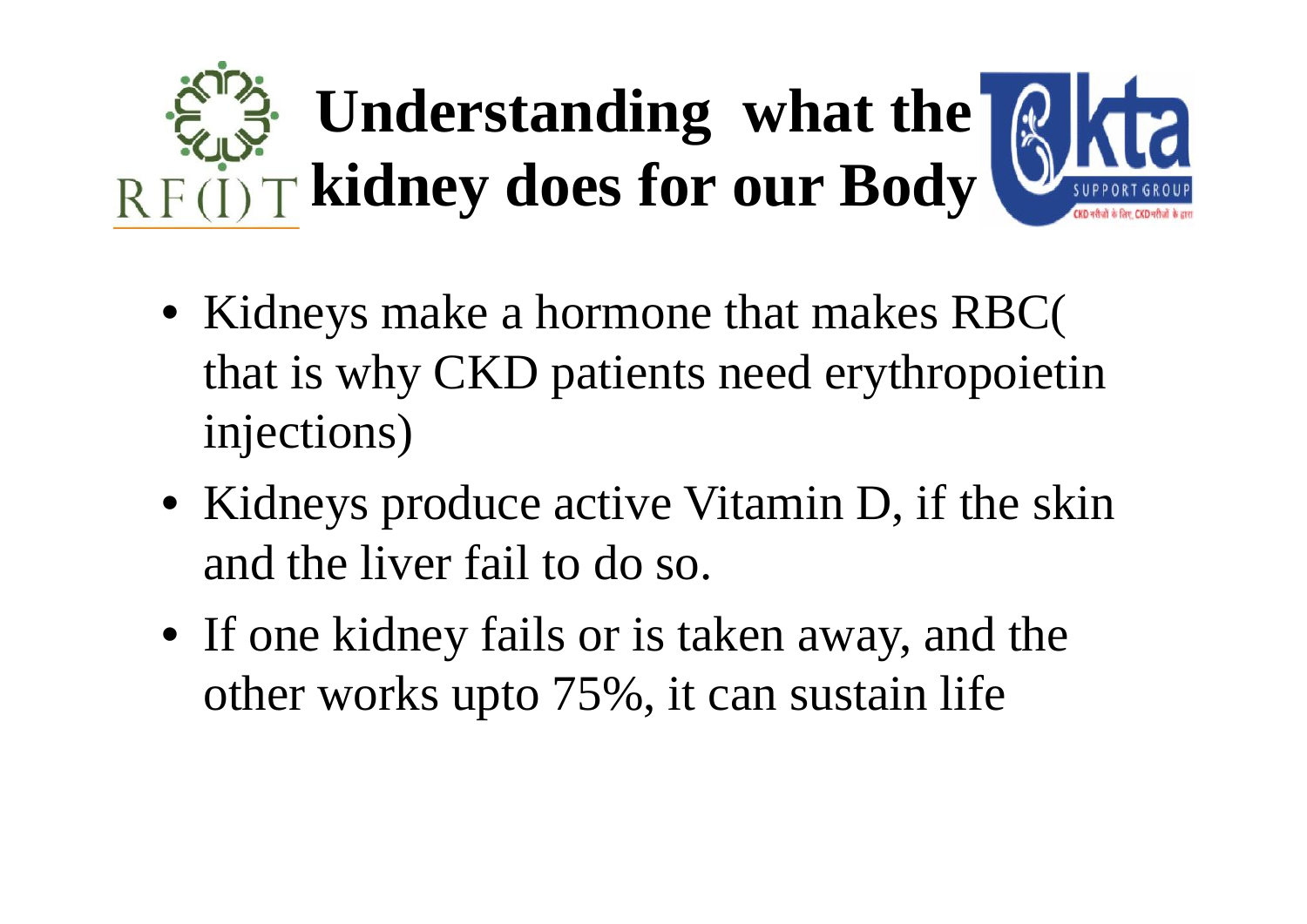## **Understanding Kidney failure How & Why**

- Excess blood loss
- Low Blood volume
- Dehydration
- Poor intake of fluids
- Uncontrolled diabetes and Hypertension
- Long, unsupervised use of certain medicines
- Swellings, breathlessness, confusion, weakness, laziness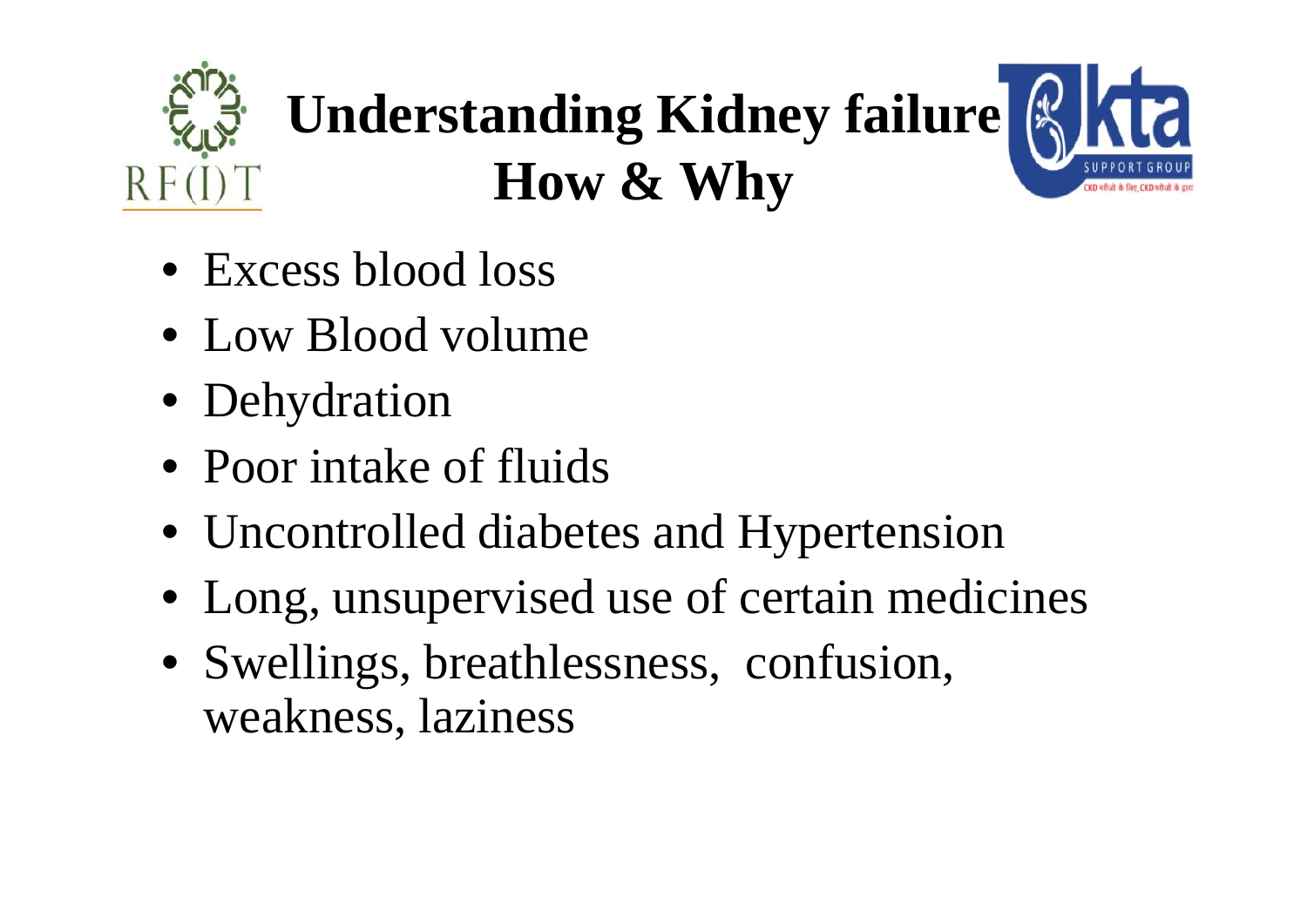





- Blood test
- CBC
- BUN( Blood , Urea, Nitrogen )
- Urine creatinine
- Serum Creatinine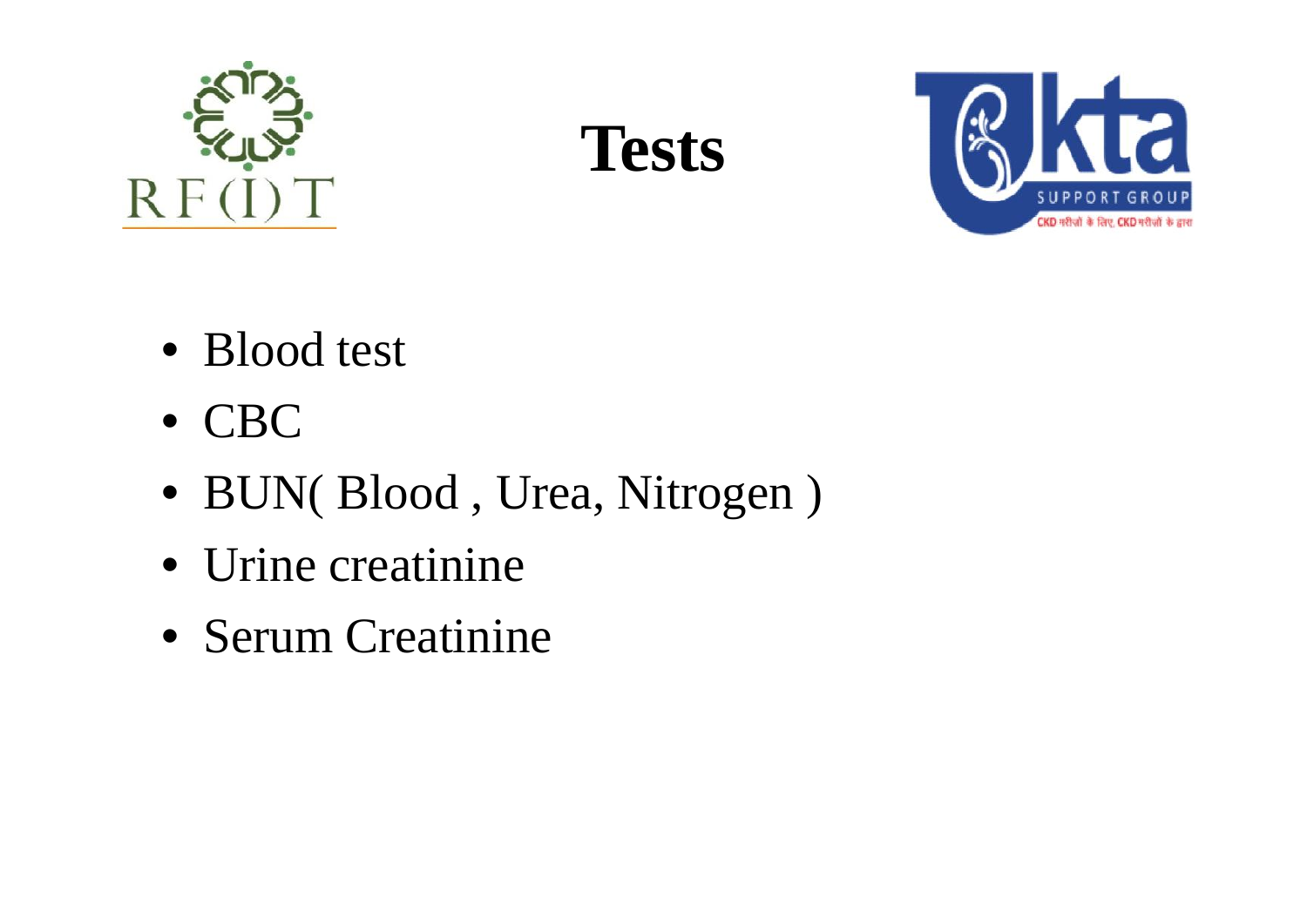



- Blood purification stops
- Patient needs Dialysis or Kidney transplant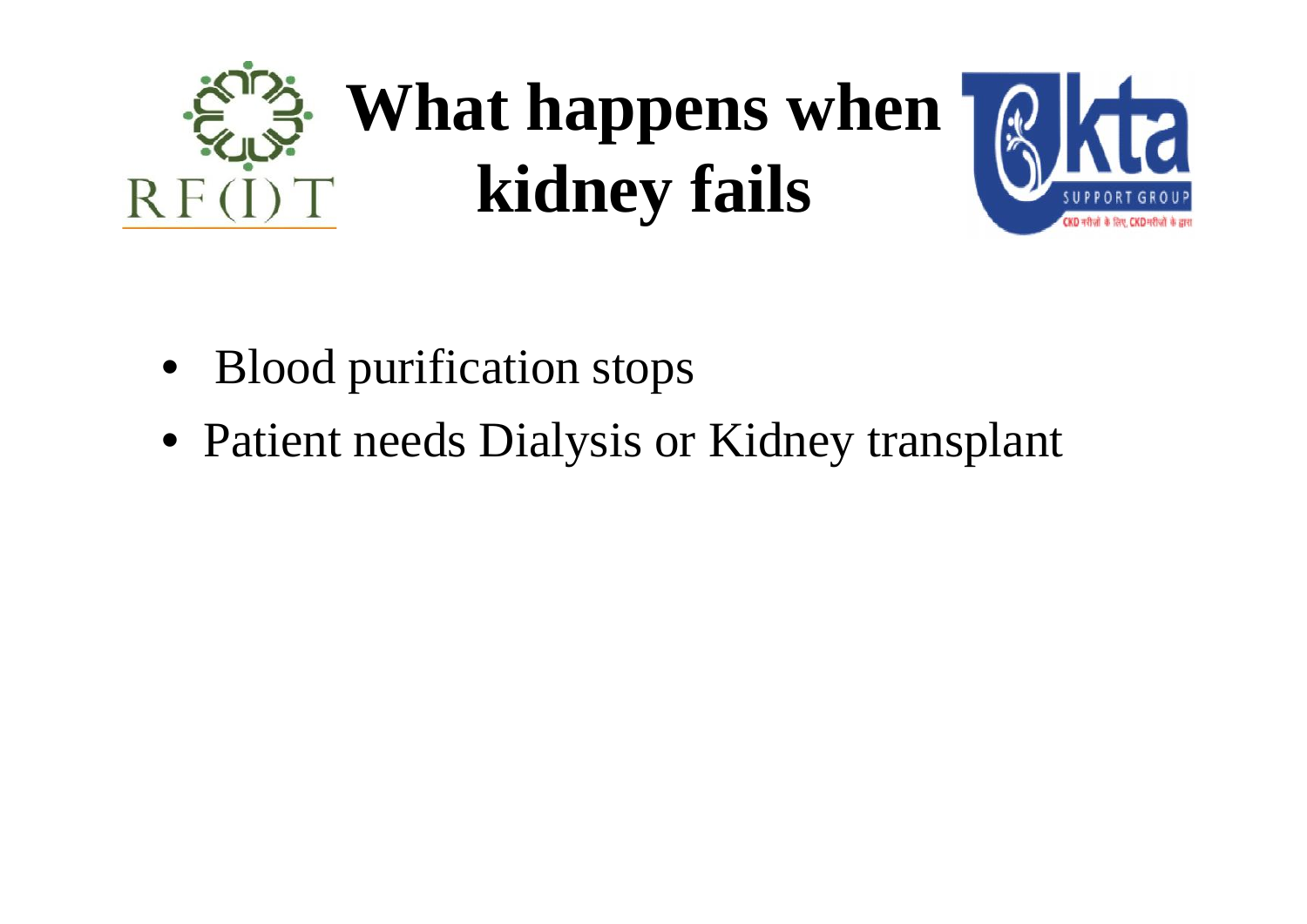

#### Catheter - an **RR immediate option**



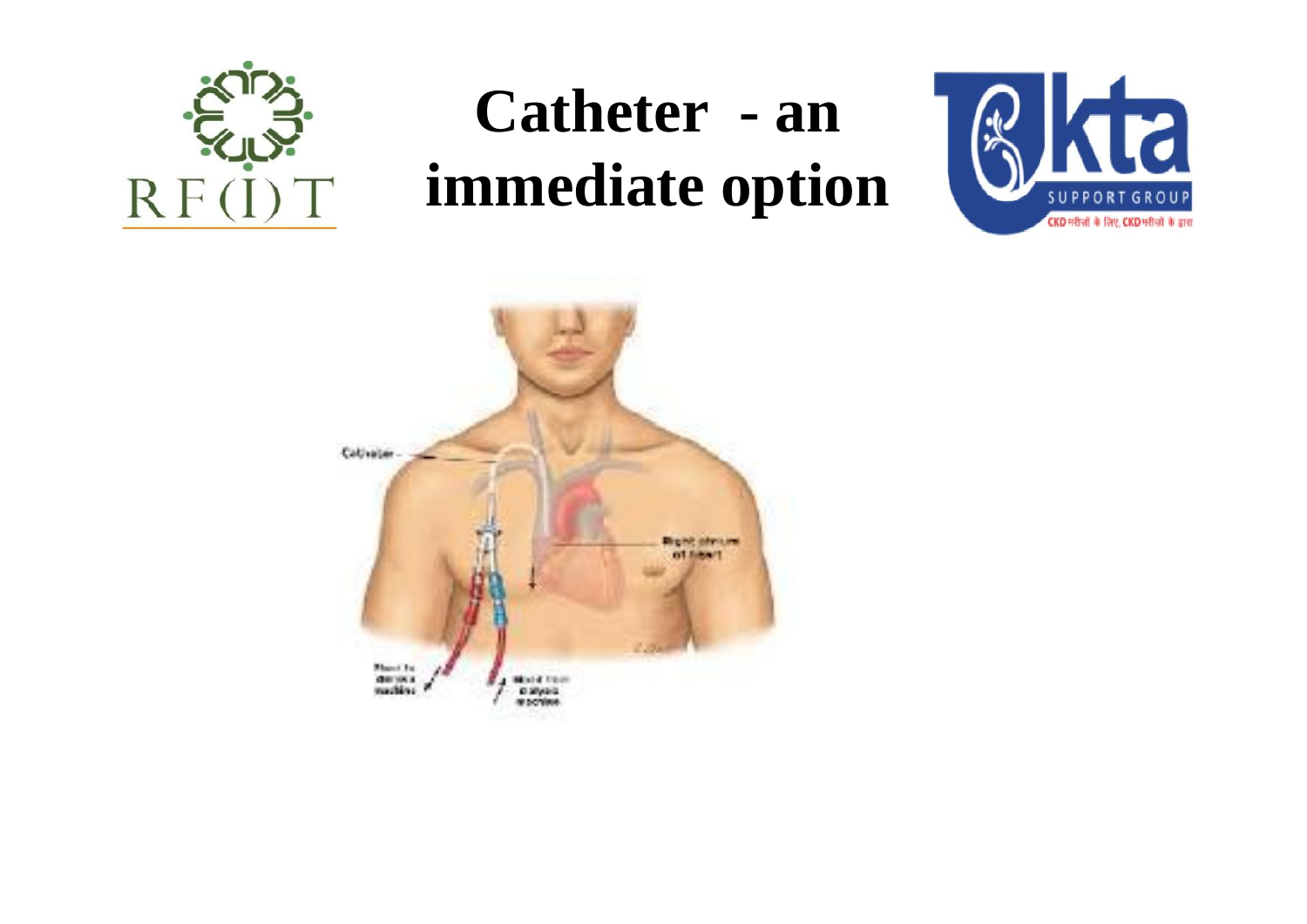

### **Fistula – required to connect body to dialysis machine . Requires surgery**



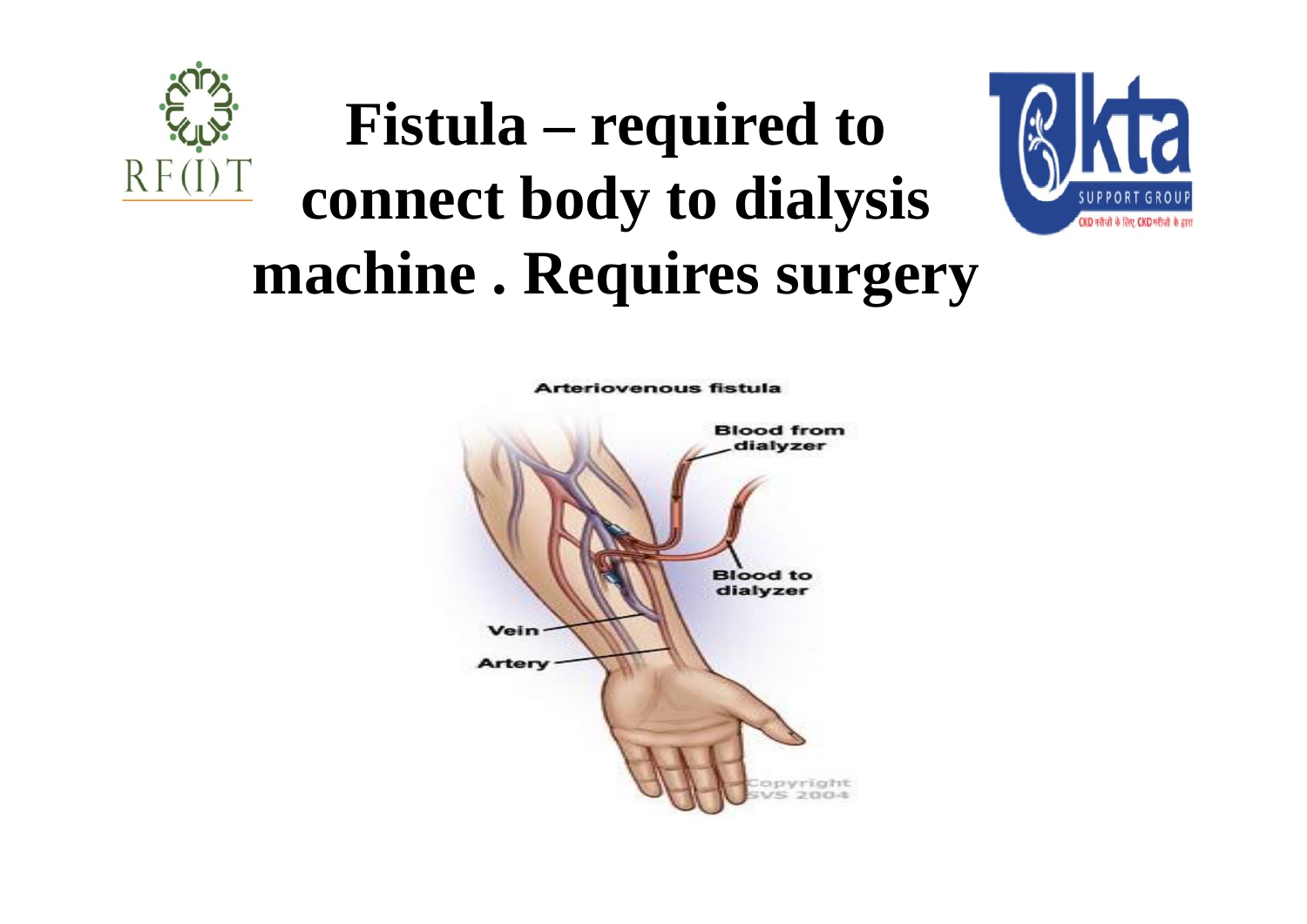#### **Dialyzer Tubing connect** RRR **fistula to dialysis**  $RF(I)T$ **machine**





www.shutterstock.com · 470032982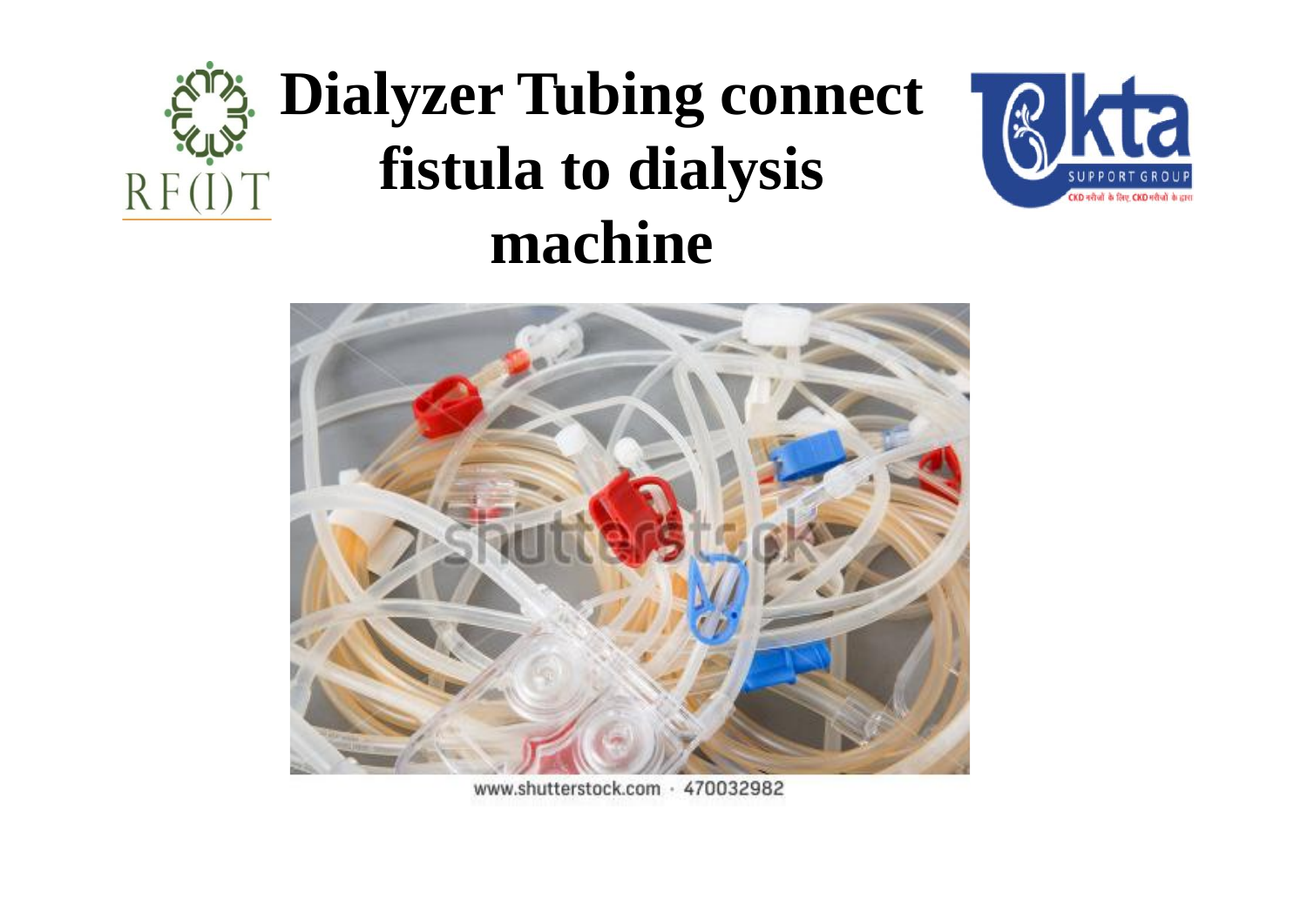#### **Dialysis machine purifies RR blood artificially** $RF(I)T$



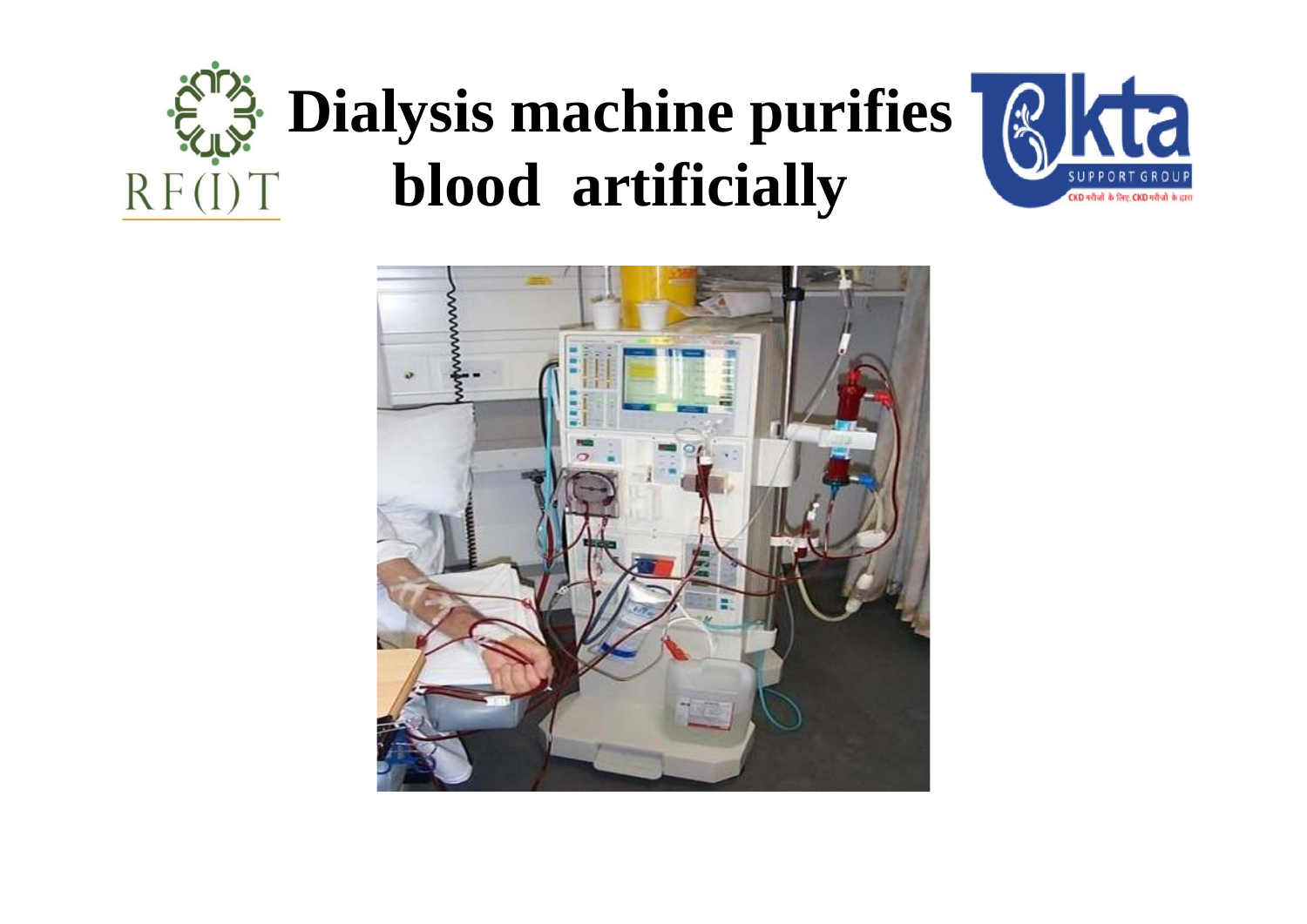

### **What does a CKD patient need**



- Regular dialysis, 2 to 3 times a week
- Each dialysis is around 4 hours
- Track creatinine levels
- Take proper complimentary & supplementary medication
- Control fluid intake
- Transplant as an option
- Peritoneal dialysis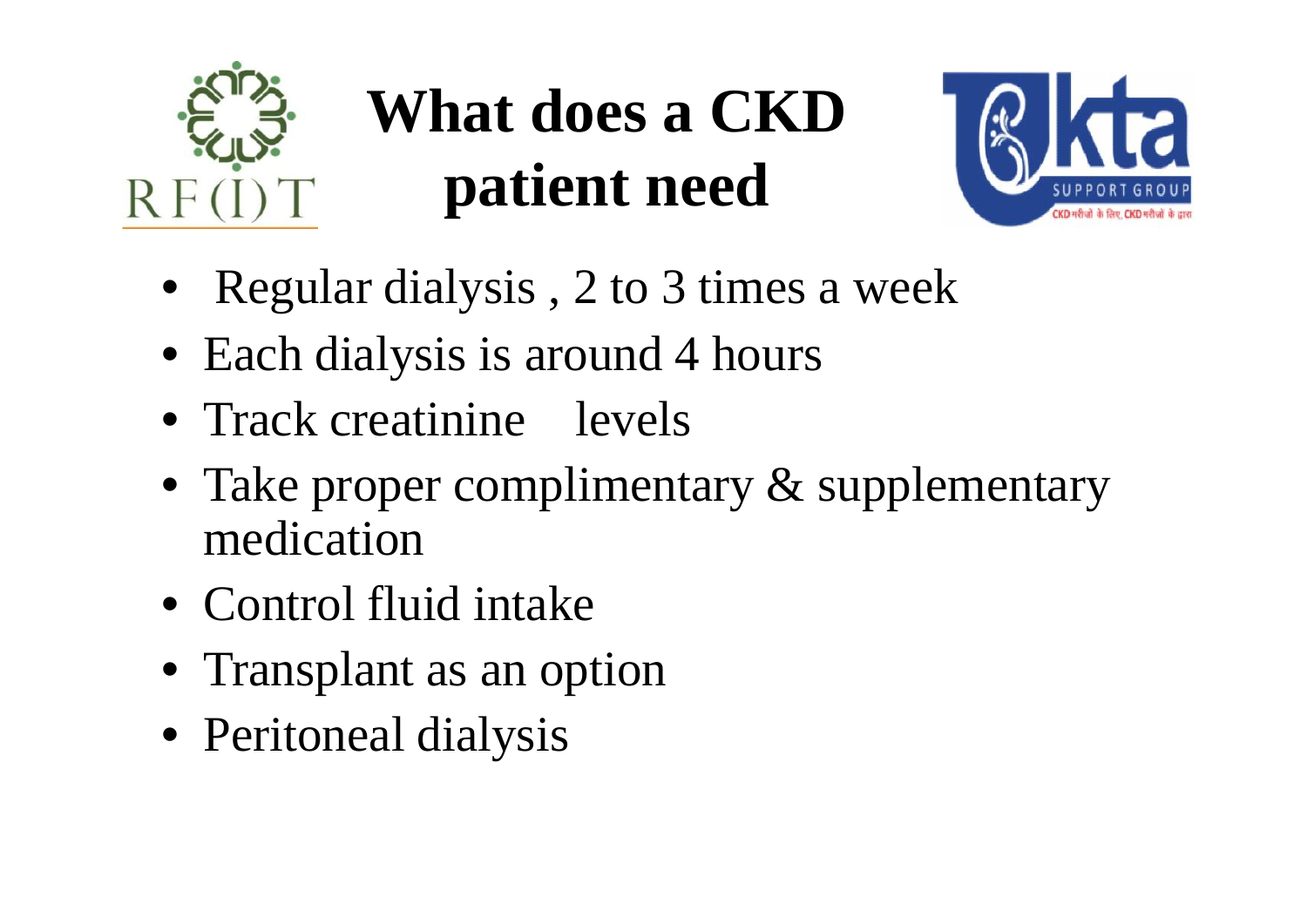

- Low cost dialysis centers
- Trusts that help with costs / medicines/ ration/ education of children
- CM Cell
- Mahatma Jyotiba Phule Jan Arogya Yojana (MJPJAY)
- District Hospitals have 4 machines
- Problems of access in rural and remote areas